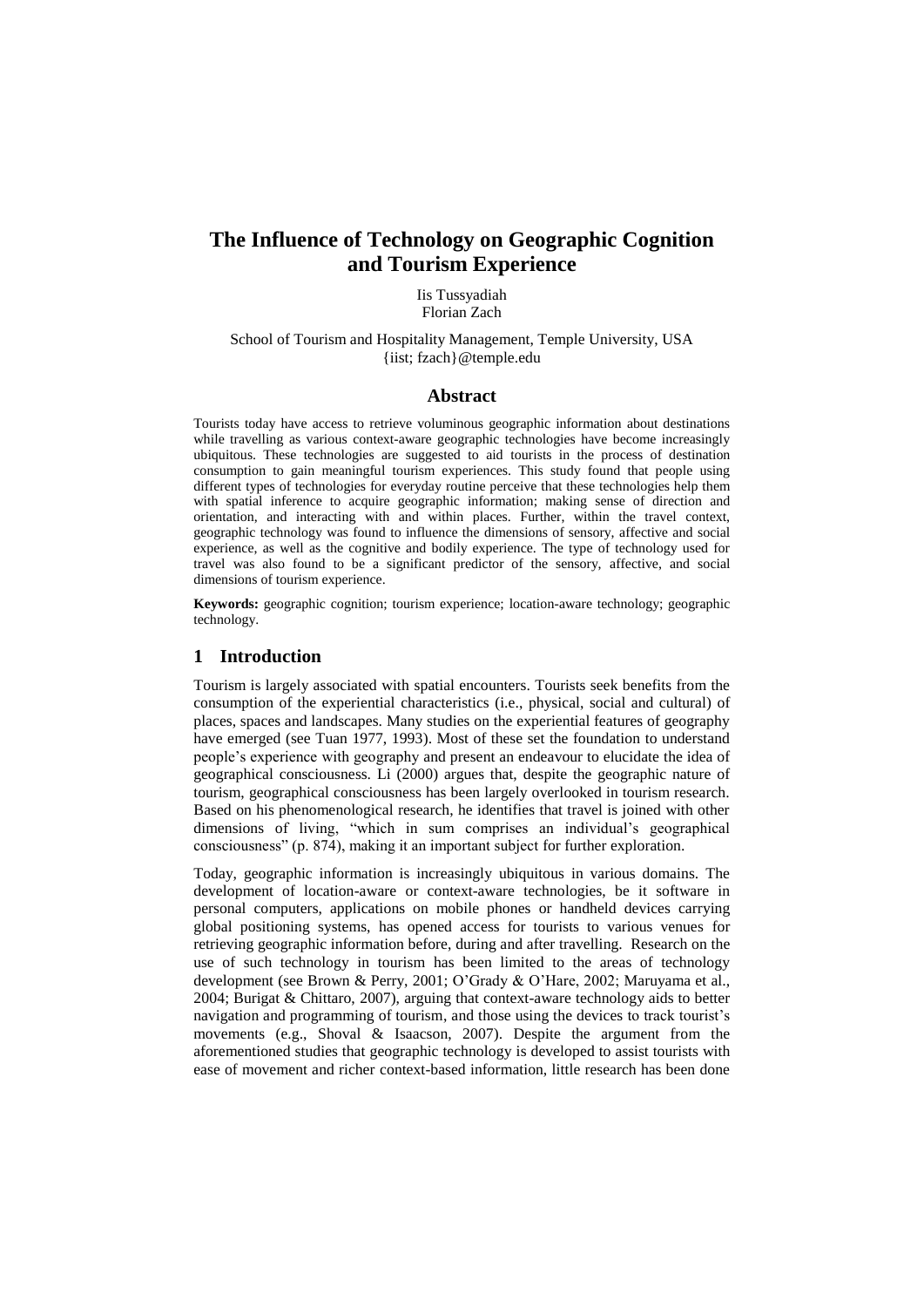to investigate the influence of geographic technologies on the overall tourists' experience. Modsching et al. (2007) organized a field study to evaluate the impacts of mobile recommender systems on tourists" experience. They uncovered that tourists using such systems were able to see four times more sights in a specific period of time compared to those who did not use the systems. Another field study on tourists" use of maps and guidebooks asserts that technology brings place and space together in activity (Brown and Perry, 2001). These studies, however, did not provide a deeper analysis into how the different types of geographic technologies influence the ways tourists experience the geography of destinations beyond the practical point of view of navigation and way-finding. Needed is a thorough analysis that involves tourists" spatial cognition and behaviour, which cannot be separated from the experience of places in the everyday life. The goal of this study is to explore the influence of the use of geographic technology on the ways people experience the geography of places and their tourism experience. This study serves as a pilot study to identify items appropriate to measure geographic cognition and behaviour.

# **2 Literature Review**

#### **2.1 Tourism Experience**

Crouch (2005) argues that tourism is an encounter between and amongst several things: people, space, and contexts. In the early conception of tourism experience, MacCannell (1976) characterizes tourists' sites as locations of the authentic and tourists visit these places in search for the reflection of their authentic selves. This implies tourism as "sightseeing," emphasizing the notion of destinations as a package of visual materials or signs (i.e., authentic attractions). This is akin to the concept of tourist gaze (Urry, 1990, 1995), which gives an emphasis to the "signs" as the "objects of gaze" while highlighting the subjectivity of the gaze. Indeed, recent discussion on tourism experience tends to be more subject-centred. Uriely (2005) identifies four developments within the discourse of tourism experience. Among the four are the pluralisation of tourists, depicting the multiplicity of tourist experiences, and the shift from tourism experience as the consumption of displayed objects to the subjective interpretation and meaning. Similarly, Crouch (2005) suggests that being a tourist and encountering spaces "is essentially the process of making meaning of spaces and cultures" (p.28), which "does not equate making clear rationality, but rather working his/her way though things," spaces and relations (p.31).

Using the metaphor of tourism as a form of performance and tourist spaces as stages, Edensor (2001) understands tourism as an array of performative technique and disposition. Consequently, different tourist stages (e.g., mountains, cities, beaches, heritage sites) are often managed to provide and sustain the common sense understanding of a particular performance or activity to take place. Similarly, from a business point of view, Pine and Gilmore (1999) use the theatre–performance metaphor, proposing the importance of staging in the production of experience. Framing these concepts in the context of geography, tourist places, spaces, and landscapes, along with the characteristics embedded in them, are the stages of experiences. Tourists' encounters with these spaces (i.e., resulting in activities, interactions, interpretations), while subjective in nature, are contextualized by the geographic features of the destination with its sensual quality. Here, the geographic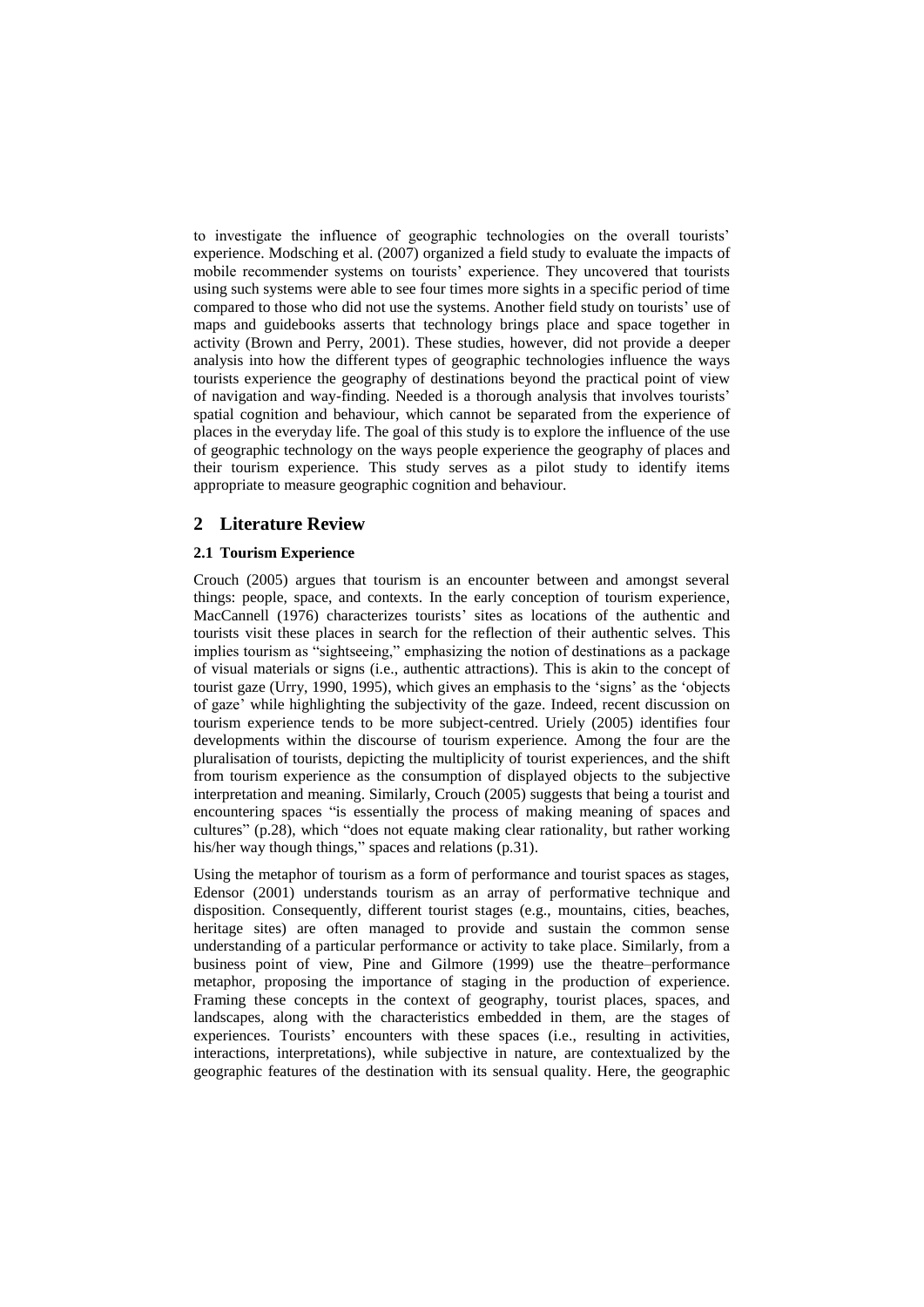cognition, and the state of geographic knowledge, comes at play as a factor influencing how tourists perform in these stages.

In her attempt to shed some lights on how tourists conceive experience, Volo (2009) asserts the complexity of experience, which is characterised by different dimensions ranging from the intensity of experience, the coupling of sensory and emotional elements, and the variability among tourists. In the area of marketing, Schmitt (2002) introduces five dimensions of experience: sensory, affective, cognitive, physical, and relational. Applying these dimensions into tourism experience, Ye, Tussyadiah and Fesenmaier (2009) identify different elements that make up the structure of experience based on the tourists' interactions with places, people and artefacts. They are the sensory experience, the cognitive and perceptive experience, the social experience, the other bodily experience, and the affective/emotional experience.

Based on the literature, it can, thus, be summarized that tourism experience is a subjective performative action contextualized by the geographical characteristics of tourist destinations, which takes form in different dimensions of sensory, cognition and perception, social, and affective/emotion as a result of interactions between tourists and spaces. In this study, the variables representing the different dimensions of experience are utilized to represent tourism experience.

## **2.2 Geographic Experience**

The discussion of geographic experience is rooted in the fields of cognitive geography, which deals with human perception, memory, reasoning, problem solving, and communication involving earth phenomena (Montello & Freundschuh, 2005), and behavioural geography, which focuses on people"s behaviour within space. . Early conceptualizations of geographic cognition are dated back to the work of Lynch (1960) on images of cities, Lowenthal (1961) on environmental images, and Gould (1966) on mental maps, among others. One of the important debates in geographic experience has been on the spatial knowledge that forms people"s geographical consciousness, which is the consciousness arising from the spatial and temporal bonds between people and places (Li, 2000). Geographic cognition is intertwined with people"s behaviour within space, which can be detected from changes in locations over time. People need to act spatially in a bodily, sensorimotor scale to forage for food, to shop, to commute, etc. (Mark & Freundschuh, 1995). People"s movement in space (e.g., commuting, travelling, recreation, and migration) are overt behaviour resulted from a cognitive process of spatial decision making (Lloyd, 1997). Mark et al. (1999) suggest that people extract geographical knowledge from their complex interactions with space. According to Kuipers (1978, 1983), as people move along the paths in the geographic space, they may recognize that the paths have some points in common (i.e., places), which allows them to use inference rules to build network models of places and connections, paths and barriers, in geographic space. Kuipers (1978, 1983) calls this process *spatial knowledge acquisition*.

Golledge (2002) argues that knowledge *of* space (i.e., the declarative base of geographic knowledge) is fundamentally different from knowledge *about* space (i.e., the intellectual base of geographic knowledge). Knowledge about space involves "the recognition and elaboration among geographic primitives" and the advanced concepts derived from these primitives (p. 1). These include geographic arrangement,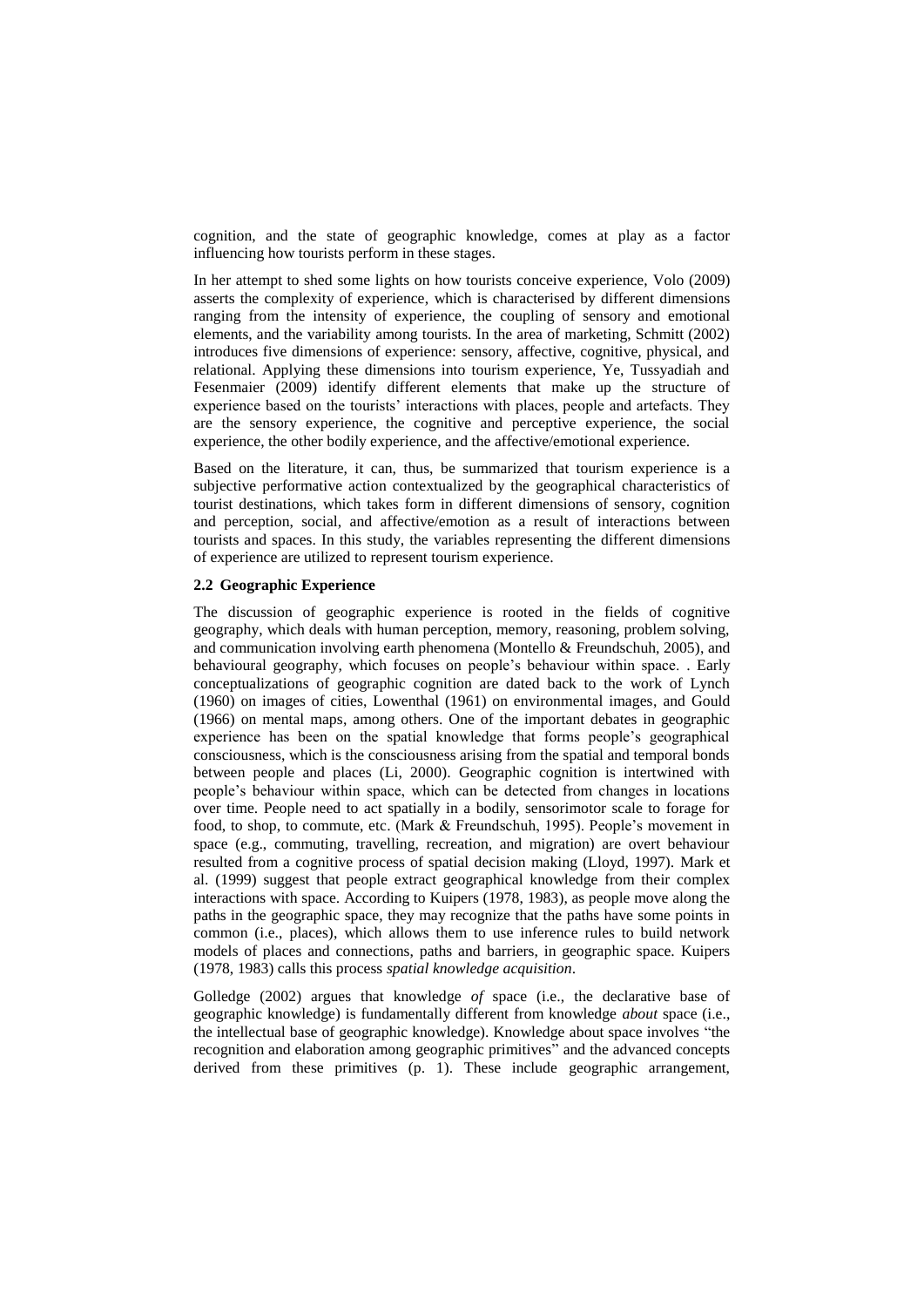organization, distribution, patterns, shape, hierarchy, distance, direction, orientation, regionalization, categorization, reference frame, geographic association, etc.

In summary, geographic experience is intimately associated with geographic knowledge acquisition from people"s complex interactions with and within space. It is argued in this study that tourists go through the process of geographic knowledge acquisition and representation as they move to and within the geography of a destination, and use the knowledge to gain a meaningful tourism experience. This study does not exclusively utilize the dimension of way-finding (route knowledge), but includes other dimensions of geographic knowledge use (e.g., hedonic and learning). Several research experiments suggest the dimensions to represent geographic cognition (see Tversky, 1981; Mark et al., 1999), such as distance judgment, sense of direction and orientation (i.e., relations amongst selves, objects, and spaces), judgment of spatial relations (i.e., connections and positions of places relative to others), and effectiveness of communication. These variables are included in this study to represent geographic experience.

#### **2.3 Geographic Technology**

Information and communication technology (ICT) has been widely believed to have a substantial geographic impact (Curry, 1998), and geographic technology (i.e., largely based on geographic information systems (GIS), global positioning systems (GPS), etc.) is increasingly available for idiosyncratic use of everyday experiences. The discussion is often coined to the concept of *time–space compression* (introduced by Harvey, 1990) or the precursor to this, the *time–space convergence* (Janelle, 1969), and the term *time–space distanciation* (Giddens, 1981). The salient point in these concepts lies in the understanding that ICT has enabled the process that Giddens (1981, 1984) describes as the expansion of interaction over space and its contraction over time. This is due to the development of GIS as a powerful means to manage voluminous geographic information and recent development in desktop and mobile computing. With the spatiotemporal nature of tourism and travel, tourists and businesses alike found these technologies relevant and important for various tourismrelated purposes.

Indeed, tourism has witnessed a vast development of various geographic technologies and platforms of technology applications for tourism purposes, including navigation systems, digital maps, portable guide and/or recommender systems created for general travel use or specific to tourism destinations (see Poslad et al., 2001, Brown & Perry, 2001; O"Grady & O"Hare, 2002; Maruyama et al., 2004; Burigat & Chittaro, 2005). These technologies emphasize the importance of location-based services for the ease of information search for travel decision making process. For example, Brown and Chalmer (2003) argue that mobile technology, with context-aware application, is useful to assist tourists in solving their problems, of which are idiosyncratic and largely related to navigation and way-finding. These travel decision making processes typically involve information search (including geographic information), processing, and use, which are akin to the aforementioned process in geographic cognition. These processes have been taken for granted in tourism research; lacking is a thorough analysis to conceptualize technology influences on patterns of behaviour. Therefore, this study aims at providing a better understanding on the influences geographic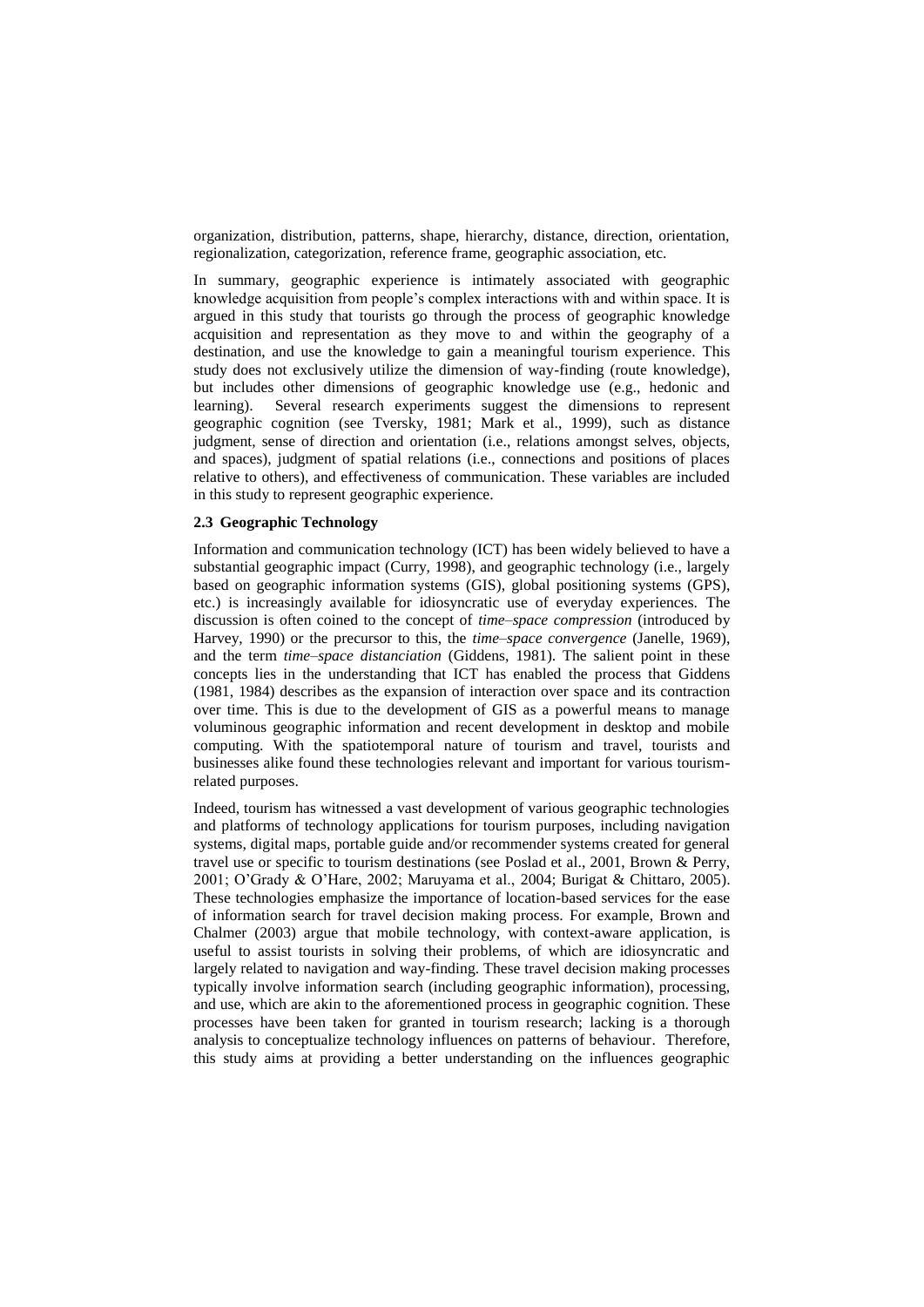technology has on people"s geographic behaviour in terms of geographic knowledge acquisition and use. Further, this study also analyzes how technology influences the different dimensions of and the overall tourism experiences.

#### **2.4 Research Propositions and Goals of the Study**

Based on the literature, this study examines the following propositions:

- *Proposition 1*: The use of geographic technology aids to geographic cognition and behaviour in a day-to-day routine and influences tourism experiences.
- *Proposition 2*: The use of geographic technologies for travel, the purpose of use as well as the time of use influence tourism experiences.

This pilot study is a first attempt to develop a unified set of items to measure the use of geographic technologies and its influence on travellers. As such, the goal of the study is fourfold: 1) to identify the use of the different types of geographic technologies and the purposes of use of such technologies; 2) to better understand how geographic cognition and behaviour due to the use of geographic technology affect tourism experiences; 3) to better understand how the use of geographic technologies for travel affect tourism experiences; and, 4) to develop a set of items that best captures the aforementioned aspects of use of geographic technologies.

# **3 Methodology**

Past studies on tourism and geographic experiences are typically qualitative in nature as they are based on experiment and observation. However, the increased interest in geographic technologies and their effectiveness in creating meaningful tourism experiences suggest that a standardized set of constructs and items is necessary to further develop this field of research. The development of these scales followed the procedures suggested by DeVellis (1991). Extensive evaluation of existing literature led to the development of eleven theory driven items to measure geographic cognition and geographic behaviour due to the everyday use of geographic technologies (i.e., distance judgment, sense of direction and orientation, judgment of spatial relations, and effectiveness of communication). Furthermore, twelve items to measure sensory, bodily, cognitive, perceptive and affective tourism experiences when travelling were developed. Where possible pre-existing constructs were used or adapted to fit the purpose of this study (Straub, 1989). These items were reviewed by two experts in the field to assess face validity. The reviewers suggested minor changes which were incorporated to finalize the items to be measured on 7-point Likert scales with Strongly Disagree/Strongly Agree anchor statements.

An online survey was administered for data collection. The survey questions consist of geographic technology use for day-to-day routine and leisure or business travel. These include patterns of use, devices used and purposes of use as well as the eleven geographic cognition and behaviour items. For their most recent travel within the past two years, respondents were also asked to identify the types, purposes and times of geographic technology use and to rate the influence of these technologies on their tourism experience. Lastly, several demographic control variables were collected. An invitation to participate in the study was initially sent on mid August 2010 to 2,814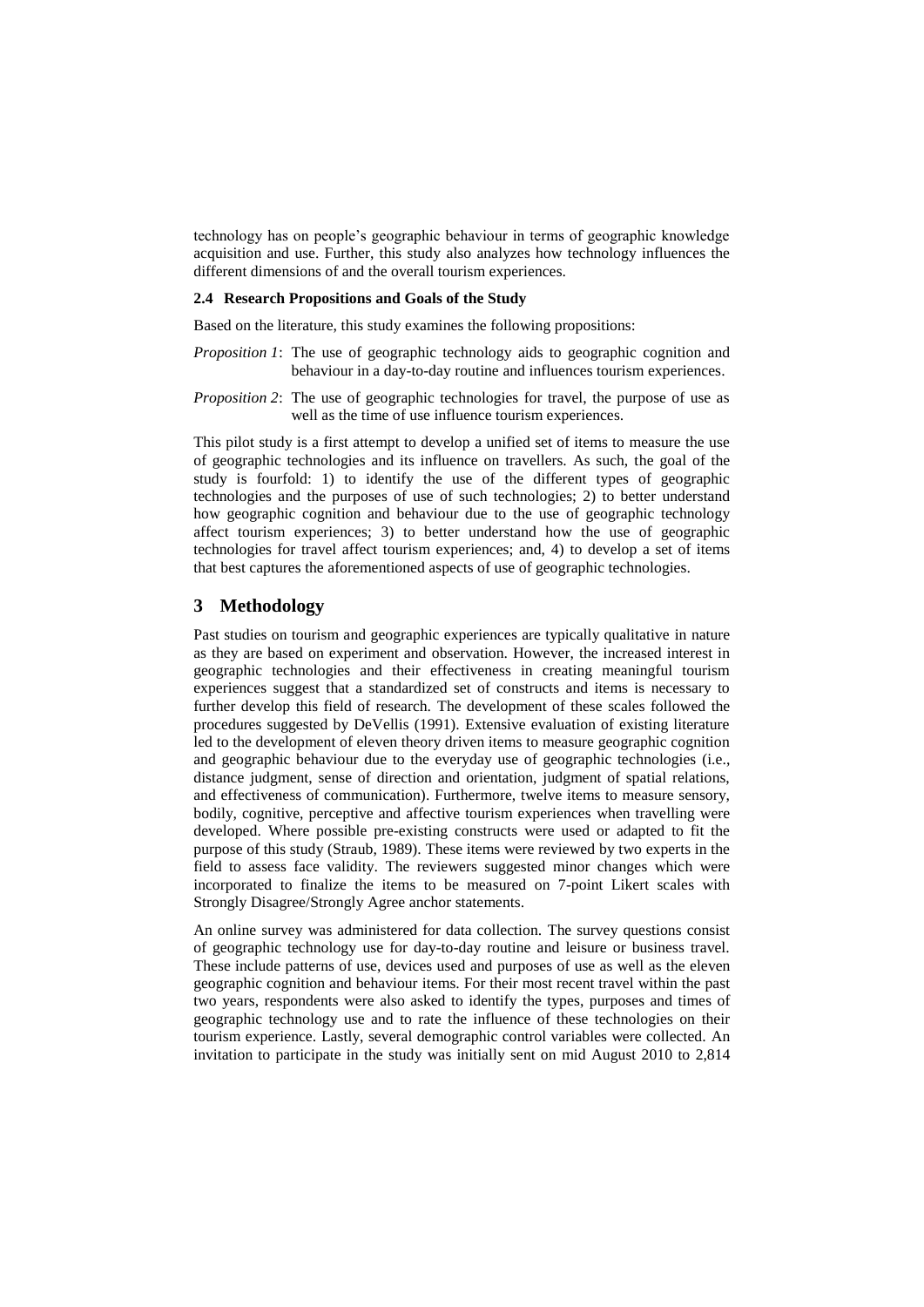Americans randomly selected from a tourism email list. All recipients requested travel information about the US Midwestern states over the past 3 years. An incentive to win a \$50 or one of two \$25 gift cards was provided. Given our interest in travellers only those that indicated a travel of at least 50 miles away from home within the past two years (filter question at the beginning) were allowed to complete the survey. Following three reminders, 104 complete responses were collected (3.7% response rate). One reason for the low response rate could be that several addresses were added as early as three years ago and that several addresses could have been abandoned. The distribution system used for this study could not track bounce-back addresses.

## **4 Result and Discussion**

Respondents were provided an example list of different types of geographic technologies such as car navigation system, geo/location-based applications on smart phones, geographic applications on computers, portable digital guides at museums/attractions and portable GPS devises for hiking. It was found that respondents used geographic technologies quite frequently both in everyday use and for travel for work or leisure. While the use of geographic technologies in daily routines is lower, with 16.3% of respondents indicating rarely and 3.8% indicating never, it was found that essentially every traveller did use geographic technologies, whereby one fifth of respondents always uses geographic technologies when travelling. As for the reasons why respondents use geographic technologies, Navigation and Wayfinding was the most often cited reason (87.1%). Additional reasons such as Fun and Curiosity, Itinerary Planning and Confirmation and Learning about Places were mentioned only by about one third of respondents (37.5%, 34.6%, 32.7% respectively), while another 8.0% provided Other Reasons such as geocaching or retrieving weather information.



**Figure 1.** Frequency of Use of Geographic Technologies

Table 1 shows a crosstab of the purposes of use and the different types of geographic technologies as well as the time of use for respondents" most recent travel within the past two years. While Navigation and Wayfinding was cited the most often when car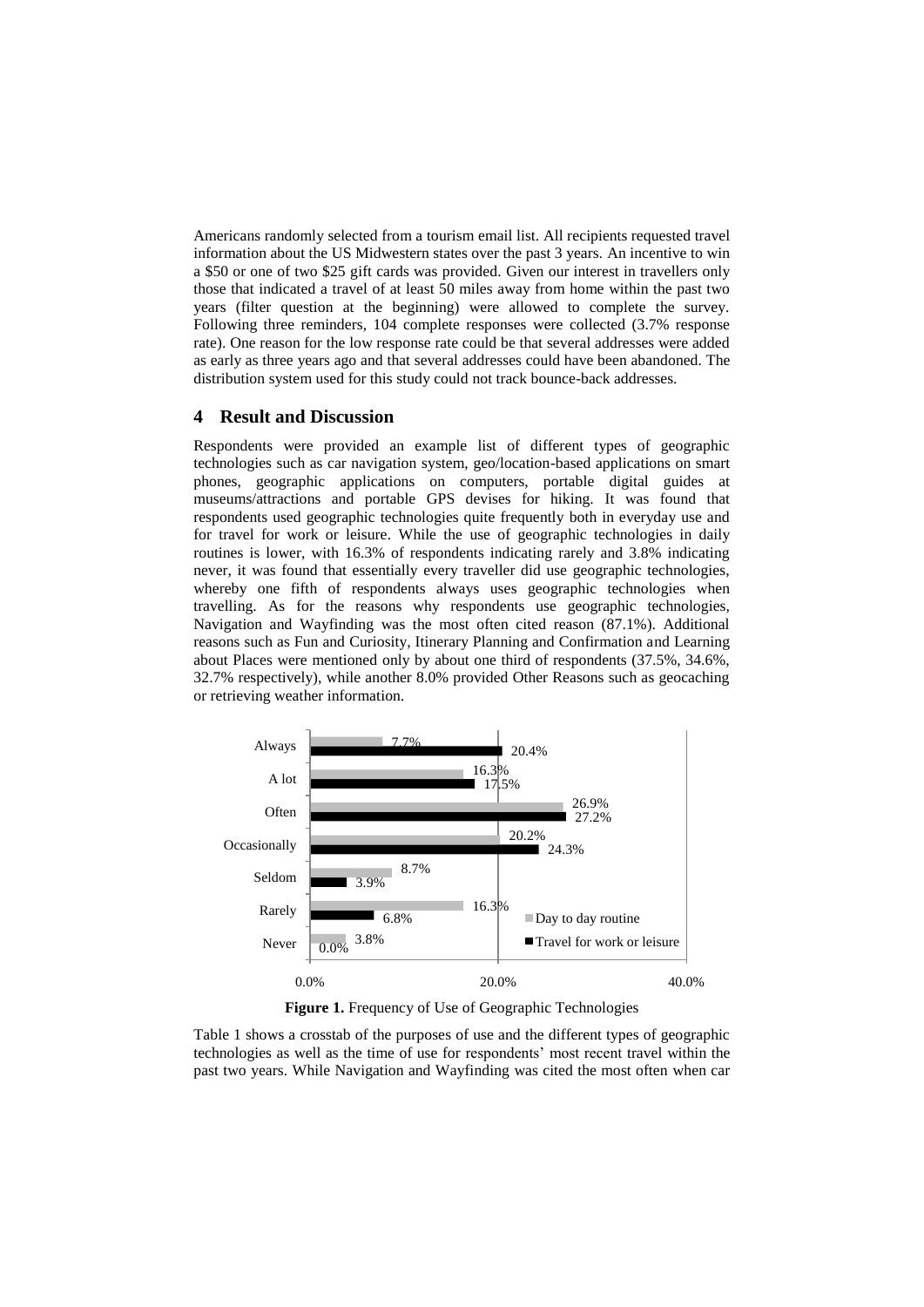navigation systems were used, Fun and Curiosity dominated all other types of technologies. As for the purpose of use at different stages of travel, it was found that Navigation and Wayfinding was strongly represented, particularly when travellers are on the way to the destination. At the destination, Learning about Places was only ranked second after Fun and Curiosity. The latter was also the most often mentioned reason to use geographic technology once the travellers left the destination.

|                                                          | <b>Purpose of Use</b>                  |                                     |                                    |                                |
|----------------------------------------------------------|----------------------------------------|-------------------------------------|------------------------------------|--------------------------------|
| $N = 104$<br><b>Type of Technology</b>                   | <b>Navigation</b><br>and<br>Wayfinding | <b>Itinerary</b><br><b>Planning</b> | Learning<br>about<br><b>Places</b> | Fun<br>and<br><b>Curiosity</b> |
| <b>Car Navigation Systems</b>                            | 81.8%                                  | 18.2%                               | 0.0%                               | $0.0\%$                        |
| Geo-Based Applications on Smart Phones                   | 33.3%                                  | $0.0\%$                             | 0.0%                               | 66.7%                          |
| Geographic Applications on Computers                     | 32.6%                                  | 11.6%                               | 20.9%                              | 34.9%                          |
| Portable GPS Devices for Hiking etc.                     | 21.7%                                  | 7.9%                                | 15.8%                              | 45.5%                          |
| Portable Digital Guides at Museums<br>and/or Attractions | 5.6%                                   | 5.6%                                | 11.1%                              | 77.8%                          |
| <b>Time of Use</b>                                       |                                        |                                     |                                    |                                |
| <b>Before Travel</b>                                     | 36.8%                                  | 15.8%                               | 21.1%                              | 26.3%                          |
| On the Way to the Destination                            | 66.7%                                  | 13.3%                               | 6.7%                               | 13.3%                          |
| On-site, in the Destination                              | 30.0%                                  | 5.0%                                | 30.0%                              | 35.0%                          |
| On the way Back from the Destination                     | 26.9%                                  | 7.7%                                | 15.4%                              | 50.0%                          |
| After Travel                                             | 5.0%                                   | 8.0%                                | 5.0%                               | 90.0%                          |

**Table 1.** Purpose of Use by Type of Geographic Technology and Time of Use for the Most Recent Travel in the Past Two Years

Exploratory factor analysis on each of the two dimensions of the technology influences was conducted to identify the underlying constructs (See Tables 2 and 3). Internal consistency of the identified constructs was evaluated using Cronbach"s Alpha. All alpha coefficients were 0.8 or higher and thus exceed the value 0.6 as suggested for exploratory factor analysis (Hair et al., 1998). Furthermore, all factor loadings were above 0.5 with a substantial amount of variance explained by the items for each of the identified constructs.

As for the proposed dimensions themselves, three constructs for geographic cognition and behaviour and two constructs for tourism experience were identified. While these constructs have not been developed ex-ante they do fit within the framework of this study. A challenge for this study was that past research applied the same labels for quite different aspects of geographic and tourism experiences without exploring more subtle differences. However, it is argued that awareness of geographic positions and relations as well as borders and geographic boundaries refers to the process of Spatial Inference for knowledge acquisition, whereas awareness of movement and position reflects respondents" awareness of their positions and judgment of direction (labelled Direction & Orientation) (Mark et al., 1999) (See Table 2). Similarly, tourism experiences are reflected in their dimensions. In retrospect to Schmitt's (1999)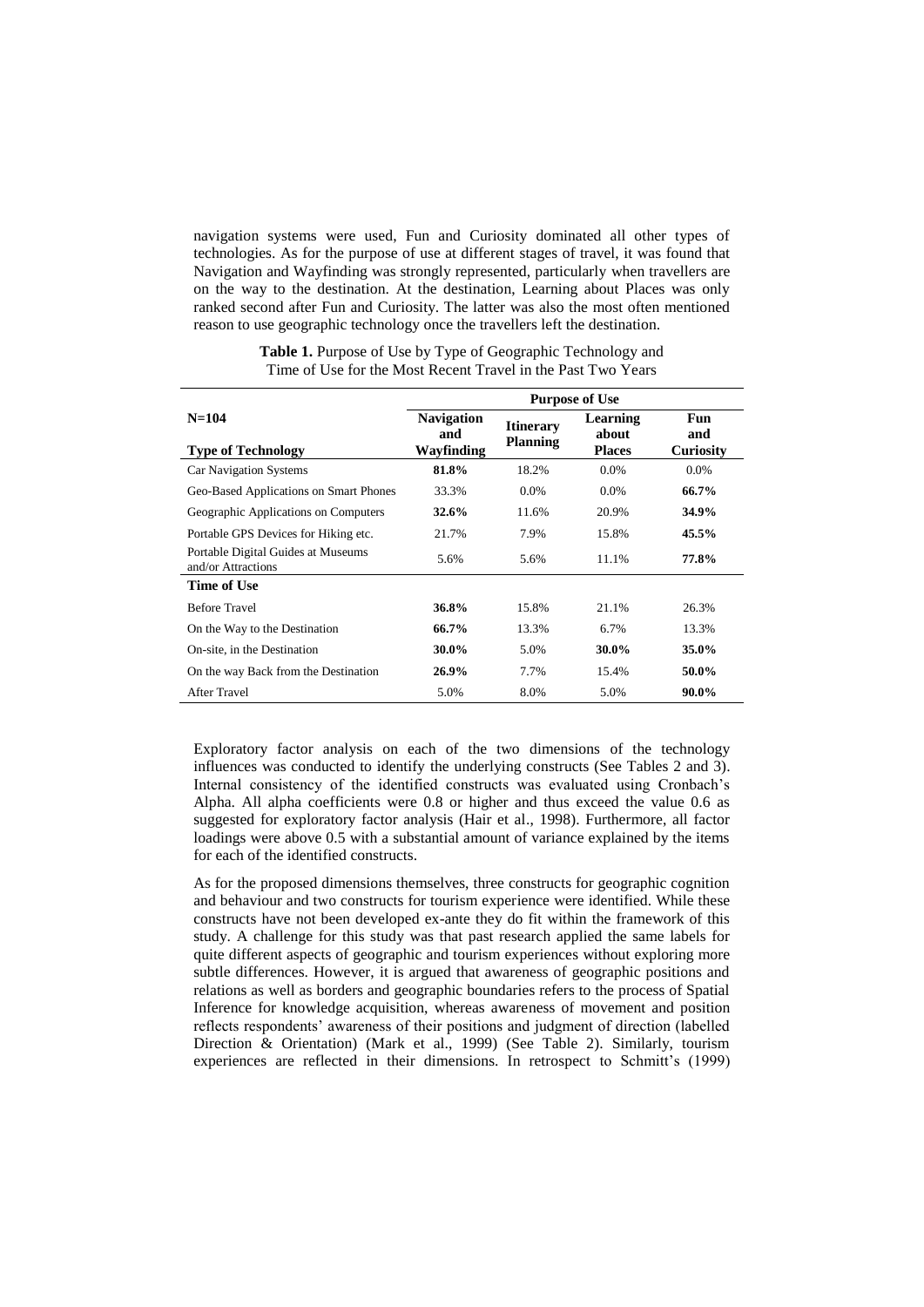dimensions of experience, the first construct consists of the dimensions of sensory, emotion and association, whereas the second construct represents the dimension of learning and action (See Table 3).

|                                                                                                                 | <b>Internal</b><br><b>Consistency</b> | Unidimensionality |                                     |
|-----------------------------------------------------------------------------------------------------------------|---------------------------------------|-------------------|-------------------------------------|
| <b>Scale Item</b>                                                                                               |                                       | Factor<br>Loading | <b>Variance</b><br><b>Explained</b> |
| <b>Spatial Inference</b>                                                                                        | 0.904                                 |                   |                                     |
| When using geographic technologies I am                                                                         |                                       |                   |                                     |
| COGBEH01- able to distinguish different places<br>based on their characteristics.                               |                                       | .849              | 82.9%                               |
| COGBEH02- able to recognize from my<br>surrounding that I enter a new area.                                     |                                       | .822              | 78.4%                               |
| COGBEH03-  aware of geographic borders, areas,<br>and territories.                                              |                                       | .819              | 76.7%                               |
| COGBEH04-  conscious about the place where I<br>belong to.                                                      |                                       | .773              | 70.4%                               |
| COGBEH05-able to recognize signs, landmarks<br>and other physical cues that give me<br>the sense of where I am. |                                       | .609              | 63.2%                               |
| Direction & Orientation                                                                                         | 0.853                                 |                   |                                     |
| When using geographic technologies I am                                                                         |                                       |                   |                                     |
| COGBEH06-  aware of my position in space.                                                                       |                                       | .925              | 90.4%                               |
| COGBEH07-  aware of my movement through<br>space.                                                               |                                       | .894              | 89.0%                               |
| COGBEH08-  conscious about how far I am from<br>home.                                                           |                                       | .547              | 60.8%                               |
| <b>Interaction</b>                                                                                              | 0.806                                 |                   |                                     |
| When using geographic technologies I                                                                            |                                       |                   |                                     |
| COGBEH09-better understand the unique<br>relationships between a place and its<br>people.                       |                                       | .891              | 85.2%                               |
| COGBEH10-  interact more with people.                                                                           |                                       | .810              | 69.3%                               |
| COGBEH11-  pay more attention to places.                                                                        |                                       | .749              | 61.7%                               |

**Table 2.** Internal Consistency and Unidimensionality for Geographic Cognition and Behaviour

To capture the interrelationship between Sensory Emotion & Association and Action & Learning, MANOVA was computed. The independent variables were Spatial Inference, Direction & Orientation, and Interaction as well as categorical variables that captured the type of geographic technology used, the purpose and the time of use during the most recent travel. The analysis indicated a significant main effect for the type of geographic technology used for travel, Roy"s Largest Root=.275, *F*(4, 53)=3.646, p<.011. From the univariate analysis, a significant effect of type of technology on Sensory Emotion & Association was found,  $F(4, 53)=3.490$ ,  $p<0.013$ .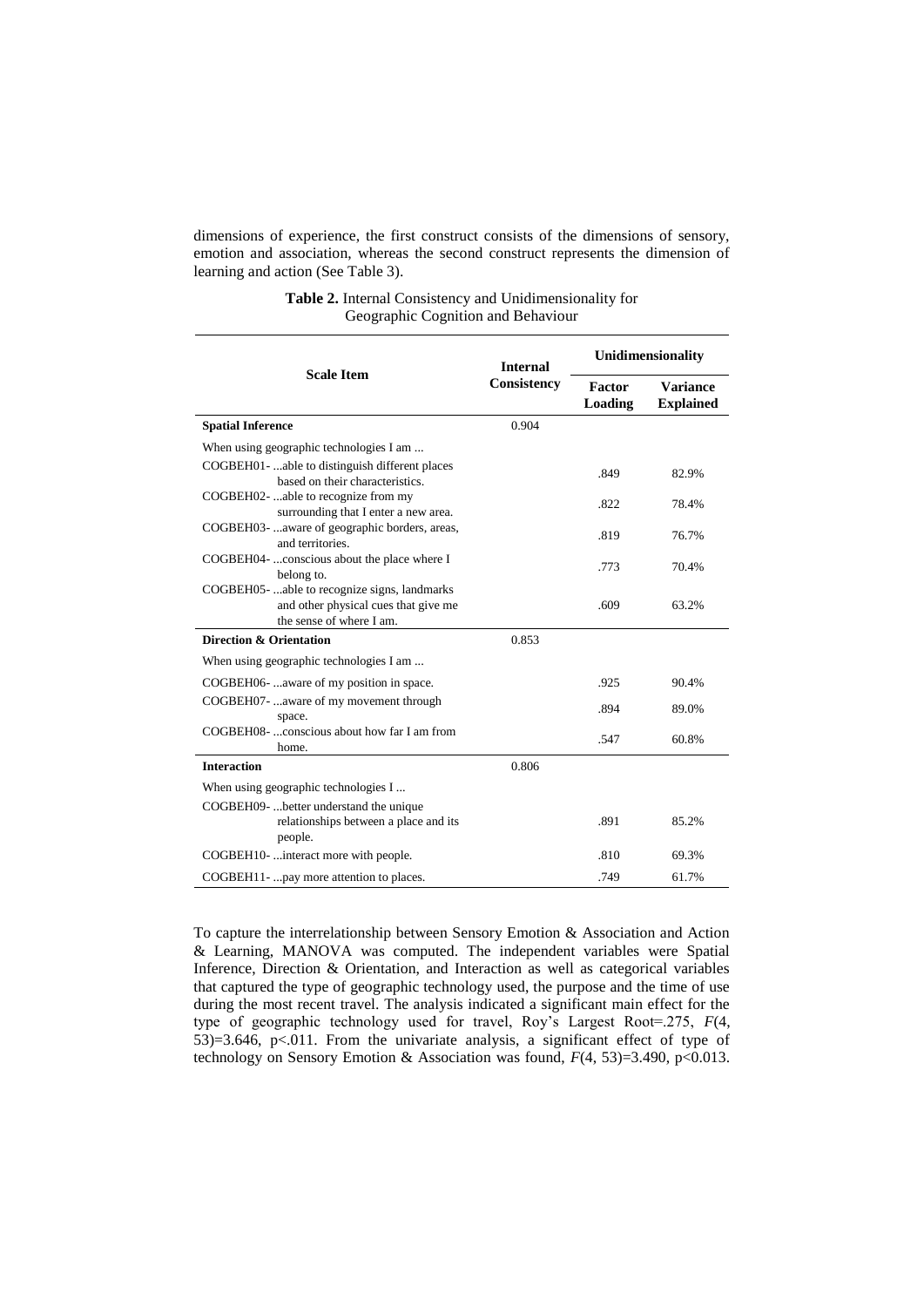No other main effect was found to be significant. The analysis also revealed a significant effect of the interaction between the type of geographic technology, time and purpose of use, Roy's Largest Root=1.083, *F*(31, 53)=1.852, p <.024.

|                                                                                                                  | <b>Internal</b><br>Consistency | Unidimensionality |                              |
|------------------------------------------------------------------------------------------------------------------|--------------------------------|-------------------|------------------------------|
| <b>Scale Item</b>                                                                                                |                                | Factor<br>Loading | Variance<br><b>Explained</b> |
| <b>Sensory Emotion &amp; Association</b>                                                                         | 0.950                          |                   |                              |
| When using geographic technologies I am                                                                          |                                |                   |                              |
| EXPERIENCE01- able to reflect on my memories<br>at the destination.                                              |                                | .869              | 79.9%                        |
| EXPERIENCE02- able to associate certain sights,<br>smells, sounds, tastes, and<br>textures with the destination. |                                | .837              | 81.1%                        |
| EXPERIENCE03- able to recognize the differences<br>of the destination from home.                                 |                                | .826              | 77.3%                        |
| EXPERIENCE04- able to interact with others at<br>the destination.                                                |                                | .818              | 73.3%                        |
| EXPERIENCE05- able to associate certain<br>behavior with the destination.                                        |                                | .807              | 76.5%                        |
| EXPERIENCE06- able to develop a certain<br>emotional connection with the<br>destination.                         |                                | .783              | 77.7%                        |
| EXPERIENCE07- able to relate the destination to<br>specific concepts and/or lifestyle.                           |                                | .724              | 74.4%                        |
| EXPERIENCE08- able to develop like and/or<br>dislike toward the destination.                                     |                                | .651              | 58.1%                        |
| <b>Action &amp; Learning</b>                                                                                     | 0.875                          |                   |                              |
| When using geographic technologies I am                                                                          |                                |                   |                              |
| EXPERIENCE09-  aware of the different activities<br>I could partake in the destination.                          |                                | .848              | 79.9%                        |
| EXPERIENCE10- able to recognize important<br>sights and attractions at the                                       |                                | .814              | 73.6%                        |
| destination.<br>EXPERIENCE11- able to develop knowledge<br>about the destination.                                |                                | .797              | 71.1%                        |
| EXPERIENCE12- able to develop a better<br>understanding about the<br>destination.                                |                                | .675              | 72.7%                        |
|                                                                                                                  |                                |                   |                              |

**Table 3.** Internal Consistency and Unidimensionality for Tourism Experience for the Most Recent Travel in the Past Two Years

The Association,  $F(31, 53)=1.797$ ,  $p<0.030$ . No other interaction was found to be significant. The parameter estimates indicate that the significant effects are driven by On-site/At the Destination, Navigation/Wayfinding, and Car Navigation Systems, as well as On-site/At the Destination, Navigation/Wayfinding and Geographic Applications on Computers with B=-2.799, t=-2.192, p=.03 and B=-3.691, t=-2.085, p=.042, respectively.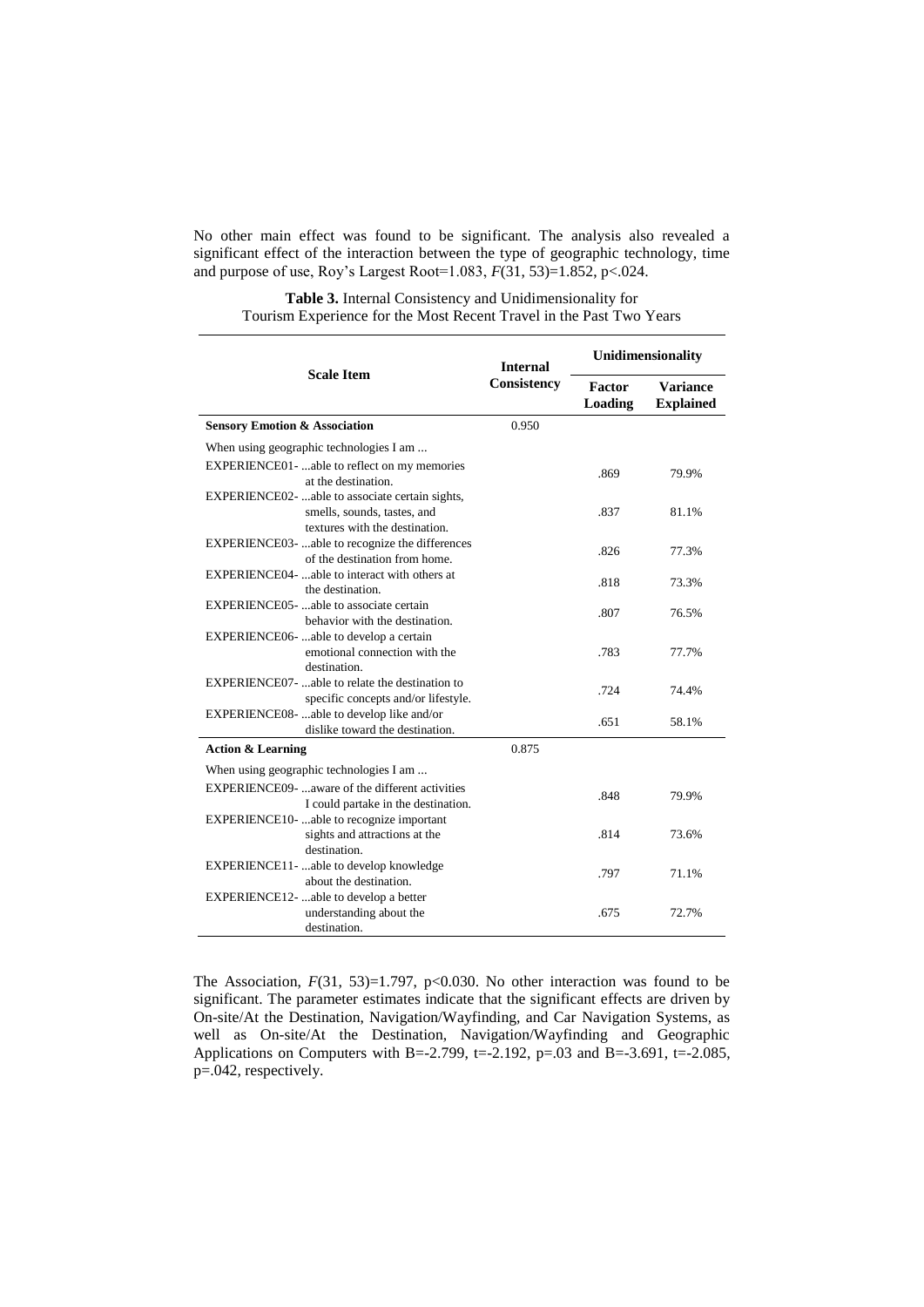# **5 Conclusion and Implication**

This study seeks to identify the influences of different types of geographic technologies on people"s experience in everyday routine and while travelling. Based on a preliminary analysis using exploratory factor analysis, it is found that geographic technology influences the everyday experience in three dimensions: the process of spatial inference to acquire geographic knowledge (i.e., geographic cognition), the process of making sense of direction and orientation (i.e., spatial relations), and interactions with and within spaces (i.e., the use of geographic technology to interact with people and space and to understand the unique relationships between a place and its people). Similarly, within the context of travel, it was found that geographic technology influences tourism experience in two distinct dimensions: 1) the sensory, affective and social experience (i.e., the ability to sense, feel and associate destinations with specific concepts) and 2) the cognitive and bodily experience (i.e., the ability to learn about and partake in activities at the destination).

While this pilot study identified significant constructs to measure the dimensions of geographic and tourism experiences affected by technologies, the interrelationships between these two were not found to be significant. This can be due to the small sample size and the unequal group memberships in the three-dimensional type, time and purpose of use matrix at the first stage of this study. The type of technology used and the interactions between the type of technology, the time of use, and the purpose of use were found to be significant predictors of the sensory, affective and social experience. This signifies that, depending on the devices tourists use before, during and after travel, they were able to better enjoy, develop emotional connection to, and relate with the destination. It was also found that the significant effects are driven by the use of car navigation systems for navigation on site as well as the use of geographic applications on computers for navigation on site. This indicates that technology used to aid tourists with gaining route knowledge contribute to the ways tourists enjoy and connect with the destination. The findings of this pilot study suggest that ICT providers and tourism destinations need to provide information that and features that nurture sensory, affective and social as well as cognitive and bodily experiences to enhance travel experiences to the destinations. In particular it appears that information provided needs to be different throughout the travel. Geographic technologies used before the trip need to incorporate essentially all aspects of travel planning, whereas technologies used on the way are used as guides for navigation. When at the destination it appears that users receive the most benefits for their experience when geographic technologies provide information on navigation, learning as well as fun and curiosity. This suggests that destination marketing organizations need to collaborate with providers of geographic technologies to provide this information. Last, geographic technologies used on the way back and at home are used mostly to re-evaluate the trip and to augment the travel experience.

The follow-up study, thus, needs to achieve a higher response rate with about similar group sizes. Furthermore, some of the items used in this study need to be re-evaluated and adapted to better capture the underlying constructs. Lastly, future research needs to evaluate the effect of the use of the same geographic technology for everyday use and for travel. An within subject analysis is needed to identify if familiarity with certain technologies positively affects the geographic cognition when travelling.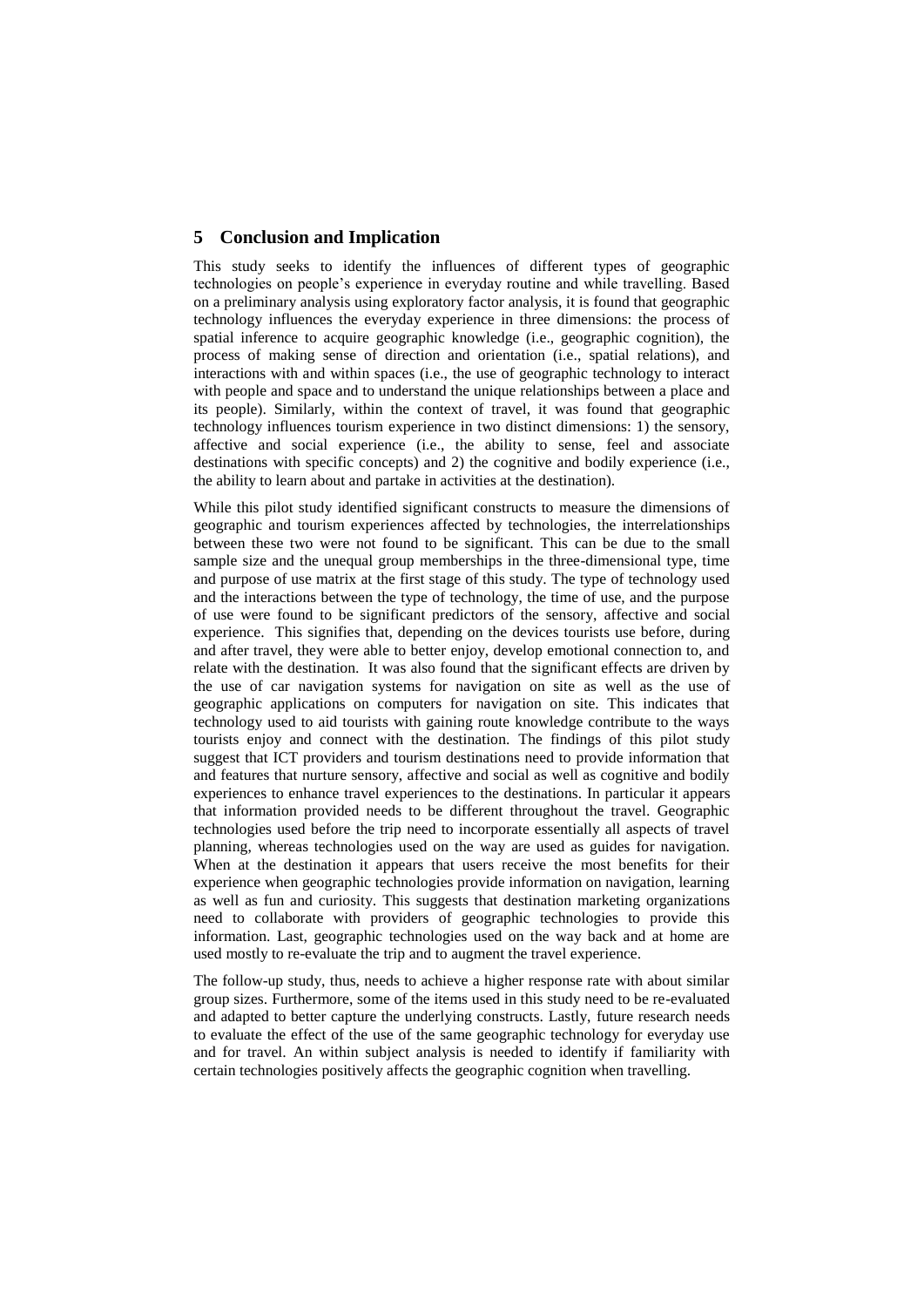#### **References**

- Brown, B. & Chalmers, M. (2003) Tourism and mobile Technology. *In* Kuutti, K., Karsten, E.H. (Eds): Proceedings of the 8<sup>th</sup> European Conference on Computer Supported Cooperative Work. Kluwer Academic Press.
- Brown, B. & Perry, M. (2001). Of maps and guidebooks: Designing geographical technologies. *SIGGROUP Bulletin* 22(3): 28-32.
- Burigat, S. & Chittaro, L. (2007). Navigation in 3D virtual environments: Effects of user experience and location-pointing navigation aids, *International Journal of Human-Computer Studies* 65(11): 945-958.
- Crouch, D. (2005). Flirting with space: Tourism geographies as sensuous/expressive practice. *In* Cartier, C. & Lew, A. (Eds), *Seductions of Places: Geographical Perspectives on Globalization and Touristed Landscapes* (pp: 23-35). London: Routledge.
- Curry, M. (1998). *Digital Places: Living with Geographic Information Technologies*. London: Routledge.
- DeVellis, R. F. (1991). *Scale Development*. Newbury Park, CA: Sage Publications.
- Edensor, T. (2001). Performing tourism, staging tourism: (Re)producing tourist space and practice *Tourist Studies*1(1): 59-81.
- Giddens, A. (1981). *A Contemporary Critique of Historical Materialism. Vol. 1. Power, Property and the State*. London: Macmillan.
- Giddens, A. (1984). *The Constitution of Society. Outline of the Theory of Structuration*. Cambridge: Polity (publisher).
- Golledge, R. G. (2002), The nature of geographic knowledge. *Annals of the Association of American Geographers* 92: 1–14.
- Gould, P.R. (1966). *On mental maps*. Michigan Interuniversity Community of Mathematical Geographers Discussion Paper no. 9. Ann Arbor: University of Michigan.
- Hair, J., Anderson, R., Tatham, R., & Black, W. (1998). *Multivariate Data Analysis*. Upper Saddle River, NJ: Prentice-Hall.
- Harvey, D. (1990). *The Condition of Postmodernity: An Enquiry into the Origins of Cultural Change*. Cambridge, MA: Blackwell
- Janelle, D.G. (1969). Spatial reorganization: A model and concept. *Annals of the Association of American Geographers* 59: 348-64.
- Kuipers, B., (1978). Modeling spatial knowledge. *Cognitive Science* 2: 129-153
- Kuipers, B. (1983). *Sensorimotor Knowledge of Space.* Tufts University Working Papers in Cognitive Science, No. 21 (June 1983).
- Li, Y. (2000). Geographical consciousness and tourism experience. *Annals of Tourism Research* 27(4): 863-883.
- Lloyd, R. (1997). *Spatial Cognition: Geographic Environments*. Dordrect: Kluwer.
- Lowenthal, D. (1961). Geography, experience and imagination: Towards a geographical epistemology. In P.W. English and R.C. Mayfield (Eds.) *Man, Space, and Environment* (pp. 219–44). New York: Oxford University Press.
- Lynch, K. (1960). *The Image of the City*. Cambridge: MIT Press.
- MacCannell, D. (1976). *The Tourist: A New Theory of the Leisure Class*. New York: Schocken Books.
- Mark, D.M., Freska, C., Hirtle, S., Lloyd, R. & Tversky, B. (1999). Cognitive models of geographical space. *International Journal of Geographical Information Science* 13(8): 747-774.
- Mark, D. & Freundschuh, S. (1995). Spatial concepts and cognitive models for geographic information use. *In* T. Nyerges, D. Mark, R. Laurini & M. Egemhofer (Eds.), *Cognitive Aspects for Human Computer Interaction in for GIS* (pp. 21-28). Dordrecht: Kluwer.
- Maruyama, A., Shibata, N., Murata, Y., Yasumoto, K., & Ito, M. (2004). P-Tour: A personal navigation system for tourism. *In* Proceedings of the 11<sup>th</sup> World Congress of ITS 2. Pp. 18-24.